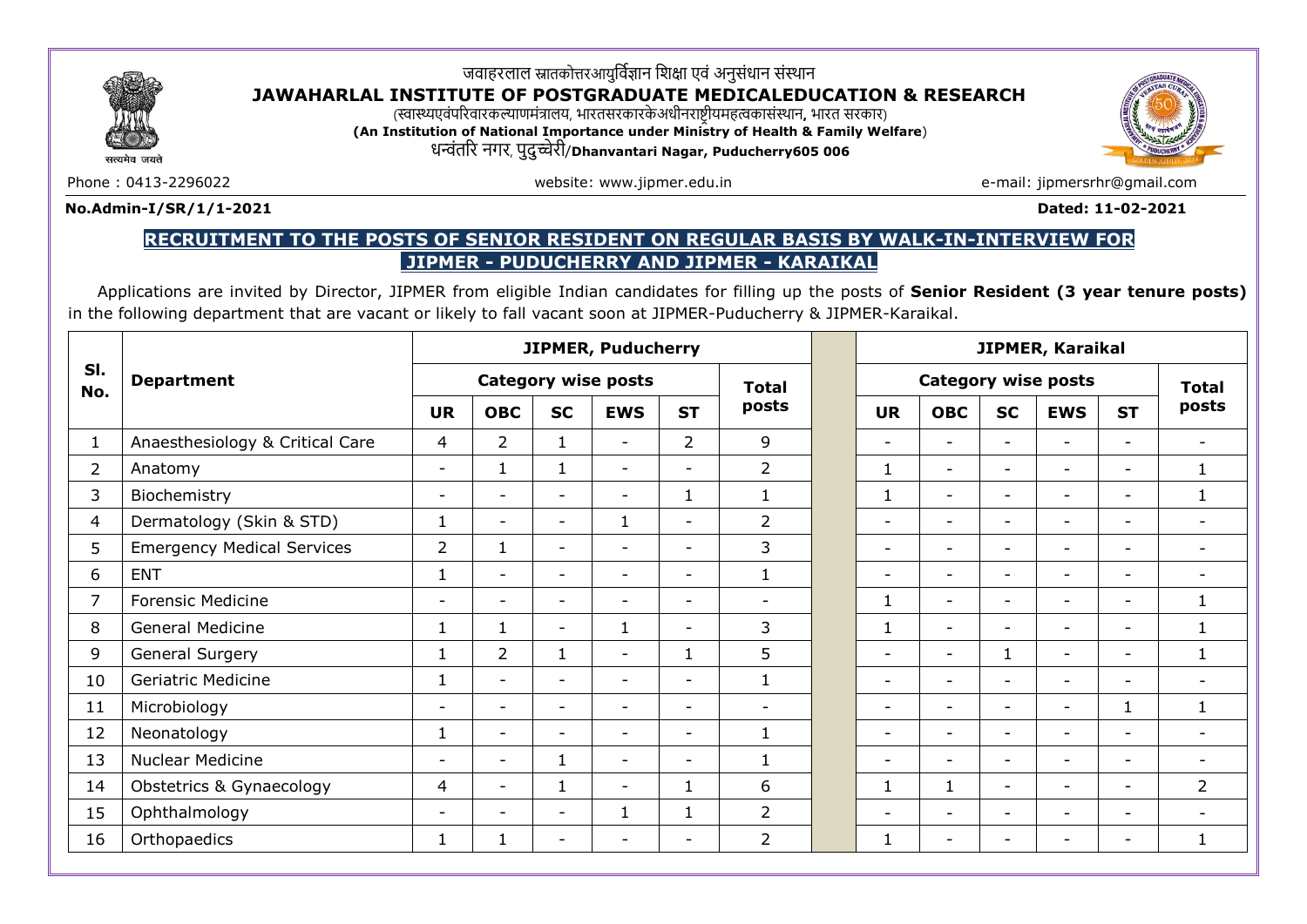| - 2 -      |                                               |                            |                          |                          |                          |                          |                |  |                            |                          |                          |                          |                          |                          |  |
|------------|-----------------------------------------------|----------------------------|--------------------------|--------------------------|--------------------------|--------------------------|----------------|--|----------------------------|--------------------------|--------------------------|--------------------------|--------------------------|--------------------------|--|
|            | <b>Department</b>                             | <b>JIPMER, Puducherry</b>  |                          |                          |                          |                          |                |  | JIPMER, Karaikal           |                          |                          |                          |                          |                          |  |
| SI.<br>No. |                                               | <b>Category wise posts</b> |                          |                          |                          |                          | <b>Total</b>   |  | <b>Category wise posts</b> |                          |                          |                          |                          | <b>Total</b>             |  |
|            |                                               | <b>UR</b>                  | <b>OBC</b>               | <b>SC</b>                | <b>EWS</b>               | <b>ST</b>                | posts          |  | <b>UR</b>                  | <b>OBC</b>               | <b>SC</b>                | <b>EWS</b>               | <b>ST</b>                | posts                    |  |
| 17         | Paediatrics                                   | $\overline{\phantom{0}}$   | $\overline{\phantom{a}}$ | $\overline{\phantom{0}}$ |                          | $\overline{\phantom{0}}$ |                |  | 1                          | $\overline{\phantom{a}}$ | $\overline{\phantom{a}}$ | $\overline{\phantom{0}}$ | ۰.                       |                          |  |
| 18         | Pathology                                     | $\mathbf{1}$               | $\overline{\phantom{a}}$ | $\overline{\phantom{0}}$ | $\overline{\phantom{a}}$ | 1                        | 2              |  | $\overline{\phantom{0}}$   | $\overline{\phantom{a}}$ | $\overline{\phantom{a}}$ |                          | $\overline{\phantom{a}}$ | 1                        |  |
| 19         | Pharmacology                                  | $\overline{\phantom{0}}$   | $\overline{\phantom{a}}$ | $\overline{\phantom{0}}$ | $\overline{\phantom{0}}$ |                          |                |  | $\overline{\phantom{0}}$   | $\overline{\phantom{0}}$ | $\overline{\phantom{0}}$ | $\overline{\phantom{0}}$ | ۰.                       | $\overline{\phantom{a}}$ |  |
| 20         | Physical Medicine and<br>Rehabilitation (PMR) |                            | $\overline{\phantom{a}}$ | $\overline{\phantom{0}}$ | $\overline{\phantom{0}}$ | $\overline{\phantom{0}}$ |                |  | $\overline{\phantom{0}}$   | $\overline{\phantom{a}}$ | $\overline{\phantom{a}}$ | $\overline{\phantom{0}}$ | $\overline{\phantom{0}}$ | $\overline{\phantom{a}}$ |  |
| 21         | Physiology                                    | $\overline{\phantom{a}}$   | $\overline{2}$           | $\overline{2}$           | $\overline{\phantom{a}}$ | T                        | 5              |  | 1                          | $\overline{\phantom{0}}$ | $\overline{\phantom{a}}$ | $\overline{\phantom{0}}$ | $\overline{\phantom{a}}$ | 1                        |  |
| 22         | Preventive and Social Medicine                | $\overline{2}$             | 1                        | $\overline{\phantom{0}}$ | $\overline{\phantom{a}}$ | $\perp$                  | 4              |  | 1                          | $\overline{\phantom{0}}$ | $\overline{\phantom{0}}$ | $\overline{\phantom{0}}$ | ۰.                       | 1                        |  |
| 23         | Psychiatry                                    | $\overline{2}$             | $\overline{\phantom{0}}$ | $\overline{\phantom{0}}$ | $\overline{\phantom{0}}$ | $\overline{\phantom{0}}$ | $\overline{2}$ |  | $\overline{\phantom{0}}$   | $\overline{\phantom{0}}$ | $\overline{\phantom{a}}$ | $\overline{\phantom{0}}$ | -                        | $\overline{\phantom{a}}$ |  |
| 24         | <b>Pulmonary Medicine</b>                     | $\overline{2}$             | $\overline{\phantom{a}}$ | $\overline{\phantom{0}}$ | $\overline{\phantom{a}}$ | $\overline{2}$           | 4              |  | $\overline{\phantom{0}}$   | $\overline{\phantom{0}}$ | $\overline{\phantom{0}}$ | $\overline{\phantom{0}}$ | ۰.                       | $\overline{\phantom{0}}$ |  |
| 25         | <b>Radiation Oncology</b>                     | $\overline{\phantom{0}}$   | $\overline{\phantom{a}}$ | 1                        | $\overline{\phantom{a}}$ | T                        | $\overline{2}$ |  | $\overline{\phantom{0}}$   | $\overline{\phantom{0}}$ | $\overline{\phantom{0}}$ | $\overline{\phantom{0}}$ | -                        | $\overline{\phantom{a}}$ |  |
| 26         | Radio-Diagnosis                               | $\overline{\phantom{0}}$   | $\overline{\phantom{a}}$ | $\overline{2}$           | $\overline{\phantom{a}}$ | $\overline{2}$           | 4              |  | $\overline{\phantom{0}}$   | $\overline{\phantom{0}}$ | $\overline{\phantom{0}}$ | $\overline{\phantom{0}}$ | $\overline{\phantom{0}}$ | $\overline{\phantom{a}}$ |  |
|            | <b>TOTAL</b>                                  | 25                         | 11                       | 10                       | 4                        | 15                       | $65*$          |  | 9                          | 1                        | 1                        | 1                        |                          | 13                       |  |

**\***Includes backlog posts in SC/ST/OBC categories.

Note: Number of posts is subject to variation. Candidates from UR, OBC, SC and ST can also apply in the departments where there are only EWS seats, they may be offered ad-hoc appointment, based on merit applicable to UR, in case any EWS posts remain unfilled.

Candidates are advised to visit [www.jipmer.edu.in](http://www.jipmer.edu.in/) regularly, since any addendums/dedendums/corrigendums/updates, etc. will be uploaded only on the JIPMER website.

| Selection will be based on written test followed by |
|-----------------------------------------------------|
| personal interview of shortlisted candidates on     |

**02-03-2021 (Tuesday) for Sr.No. 1-13 above, 03-03-2021 (Wednesday) for Sr.No.14-26 above**

### **HORIZONTAL RESERVATION**

Three posts from amongst those in JIPMER, Puducherry in non-surgical departments (i.e. except ENT, General Surgery, Obstetrics & Gynaecology, Ophthalmology and Orthopaedics) are reserved for Persons with Disabilities (PWDs). The acceptable disabilities are:

- \*OL One leg (R or L) affected or
- \*OA One arm (R or L) affected with impaired reach or weakness of grip or ataxia

The minimum degree of disability (benchmark disability) to be eligible for availing reservation for PWD is 40%. The degree of disability will be assessed by JIPMER Medical Board, whose decision will be final.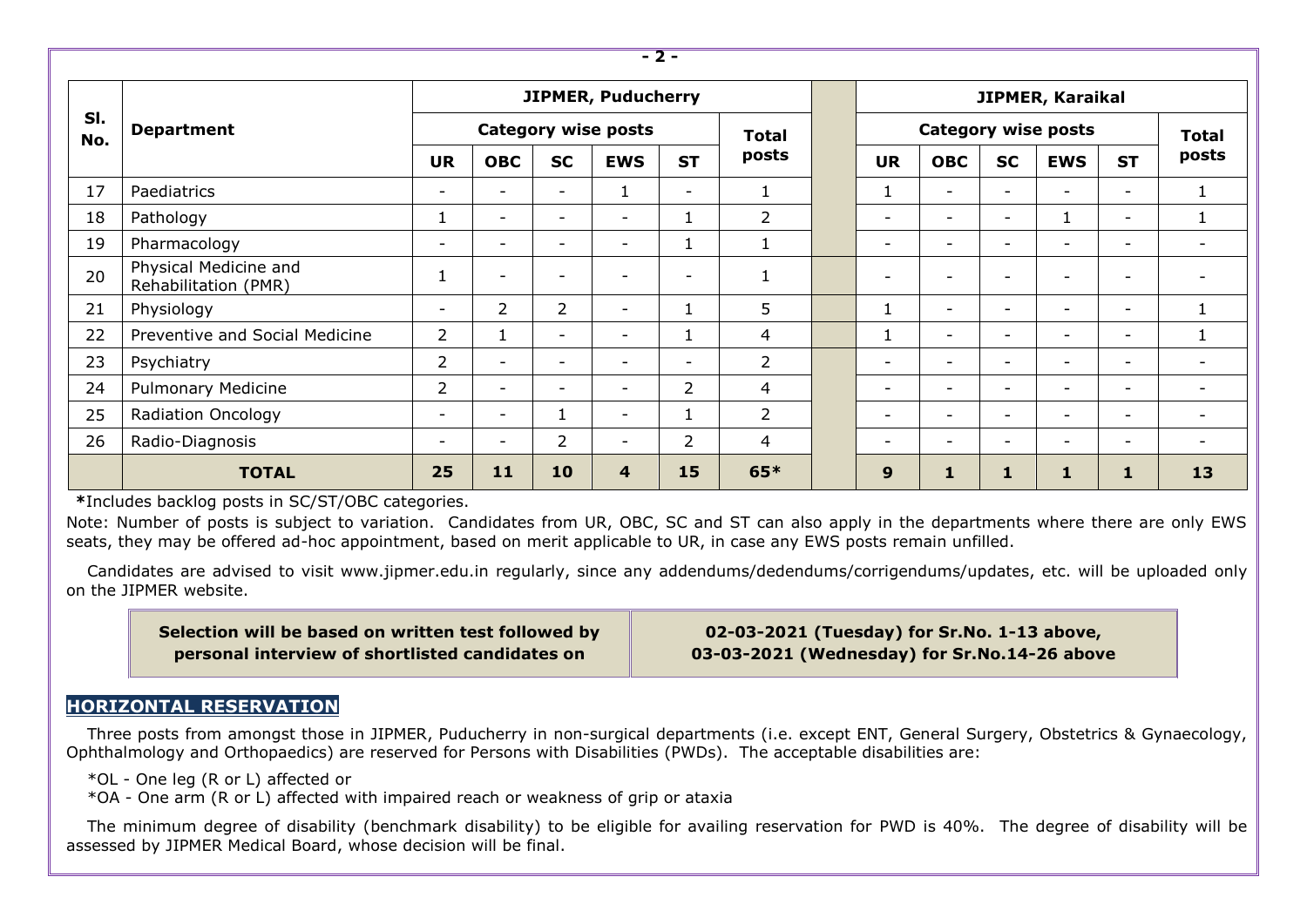### **PAY SCALE**

**Basic PayRs**.**67,700 (Level 11, Cell1)** (Revised) and usual allowances as applicable per month in the first year (**Total approximately Rs.1,10,000**).

### **ESSENTIAL QUALIFICATIONS**

**An MCI-recognized postgraduate Medical degree MD/MS/DNB in the respective discipline from a recognized University.**

### **AGE LIMIT**

#### **Not exceeding 45 years as on 31-03-2021.**

Relaxable for SC & ST candidates up to five years, and for OBC candidates up to three years. PWD candidates are eligible for further age relaxation up to 10 years (i.e. 13 years for OBC and 15 years for SC/ST).

#### **IMPORTANT NOTE**

#### **Crucial date for determination of eligibility with regards to age and educational qualification etc. will be on 31-03-2021.**

To be eligible for selection, the candidate should complete all the requirements for the qualifying degree (e.g. passing the exam ination and completing the mandatory period of work, if any) by 31-03-2021 & the results should be declared to this effect on or before this date.

Those who have appeared for the qualifying examination but whose result is yet to be declared will be allowed to participate provisionally. But such candidates will have to send a scanned copy of their results to the e-mail ID: [jipmersrhr@gmail.com](mailto:jipmersrhr@gmail.com) by 31-03-2021. If the result of qualifying exam is not declared or received by 31-03-2021, their candidature will stand cancelled.

Those who does not fulfill any of the above conditions need not apply. Mere permission to appear in the examination or interview does not imply any determination of final eligibility.

#### **FILLING UP OF APPLICATION FORM**

Each candidate, while filling up the application form, will need to indicate whether he/she is applying for the post(s) at Puducherry, Karaikal or both. Separate merit lists will be drawn up for each location, transfer between the two locations is not permitted.

#### **SELECTION PROCEDURE**

- 1. A written examination based on MCQs in the applicable subject will be conducted for all the eligible candidates.
- 2. Based on the marks in the written examination, candidates will be shortlisted for interview. The shortlist will be displayed in our notice board. These candidates will be interviewed on the same day.
- 3. The weightage of written examination is 80% and that of personal interview is 20%.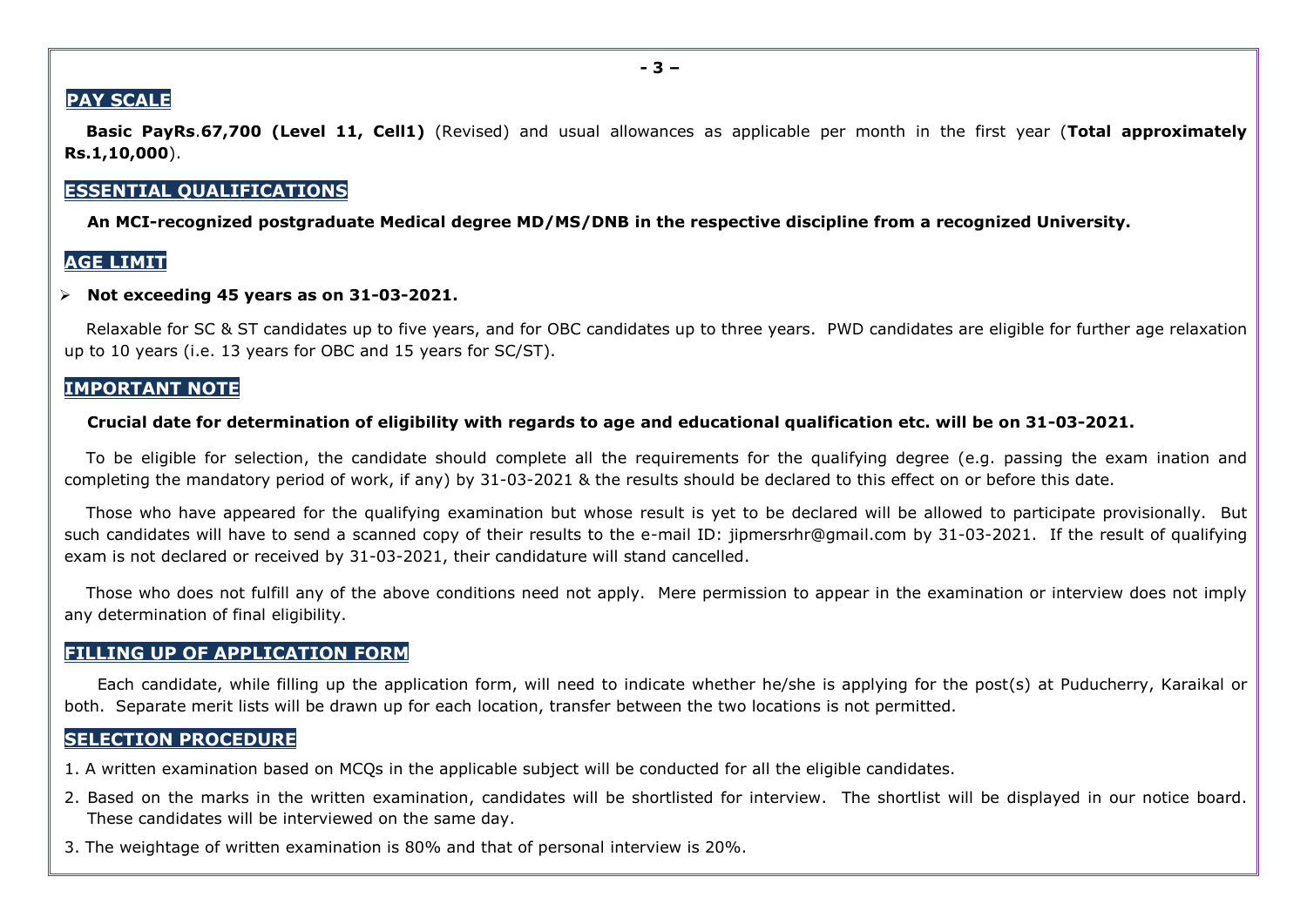## **Interested and eligible candidates may attend the Written test and Interview to be held at 08.30.A.M on 02-03-2021 (TUESDAY) AND 03-03-2021 (WEDNESDAY) at JIPMER ACADEMIC CENTRE, JIPMER, PUDUCHERRY as per schedule along with:**

- i) Filled in application & Bio-Data in the prescribed format (appended)
- ii) **Original Certificates** with one set of Self-attested copy thereof and
- iii) Copy of the printout of **fees paid through online** (No fee is required to be payable by Persons with Disabilities (PwD's) candidates).

## **LIST OF ORIGINAL CERTIFICATES**

Candidates will need to bring:

- 1. Age proof certificate (Birth certificate/10th/12th Mark sheet).
- 2. MBBS (Provisional/Degree certificate) and Internship Completion certificate.
- 3. MD/MS/DNB (Degree/Provisional certificate).
- 4. Medical Council Registration (MBBS and MD/MS/DNB).
- 5. Conduct and Character certificate from the Institution/College where he/she completed his/her PG study.
- 6. Identify certificate as per **Annexure -I.**
- 7. Residence certificate issued by Revenue authority not below the rank of Tahsildar/Dy.Tahsildar or Aadhar card/voter ID/Passport.
- 8. SC/ST certificate and latest OBC (Non-Creamy Layer) Certificate issued by Revenue Officer (not below the rank of Thasildar/ DyThasildar), if he/she belongs to SC/ST/OBC category. In case the certificate is in regional language, an English version of the certificate duly attested by a Gazetted Officer is also to be furnished.
- 9. OBC (NCL) certificate must be in the format as mentioned in the **Annexure-II**. Certificate produced at the time of interview should not be older than one year on the date of interview.
- 10.SC/ST certificate must be in the format as mentioned in the **Annexure-III**.
- 11.Reservation for Economically Weaker Sections (EWSs) shall be applicable as per Govt. of India policy Office Memorandum No. 36039/1/2019-Estt (Res) DoPT dated19<sup>th</sup> January 2019 and 31<sup>st</sup> January 2019. EWS candidates will attach certificate issued by the competent authority in the form prescribed as per **Annexure-IV**.
- 12.Candidates who are in service in a government hospital or institution are required to submit a "No objection Certificate" from the present employer (**Annexure-V).**
- 13.Bonafide certificate obtaining from the Dean/Principal/Registrar of the college indicating the list of certificates/documents retained by them (applicable only for candidates who are persuing the PG course upto 31-03-2021).

**- 4 –**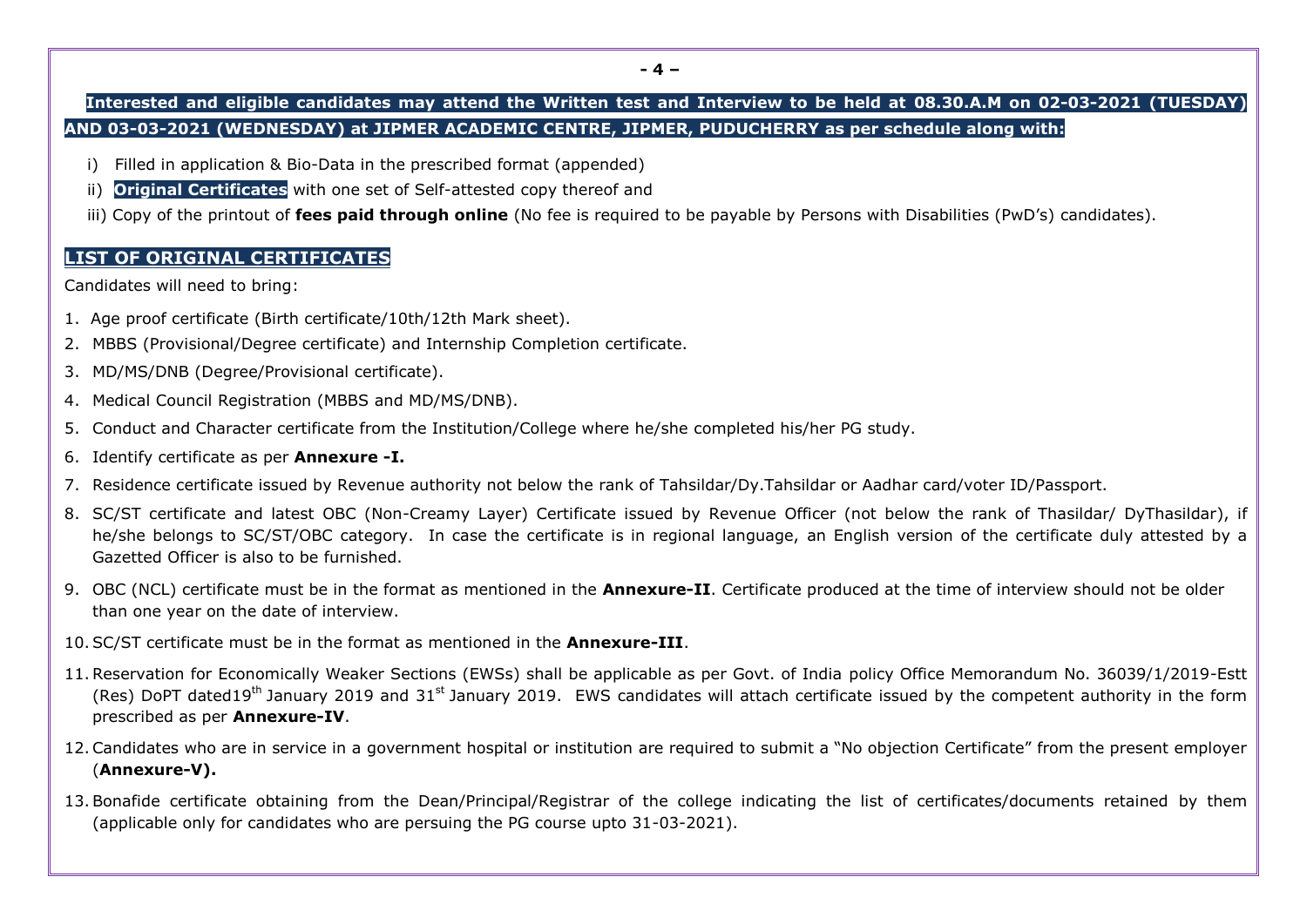**- 5 -**

## **APPLICATIONS FEES**

**Rs. 500** for General (UR), OBC & EWS candidates, and **Rs. 250** for SC/ST candidates.

Persons with Disabilities (PwD's) are exempted from payment of application fee.

Kindly note that in addition to the application fee, a service charge for making online payment may be deducted as per the banks norms. Application fee once remitted will not be refunded under any circumstance. Those applying for both Puducherry and Karaikal need to pay only one fee.

## **MODE OF PAYMENT (Only online payment through SBI collect)**

Payment will be made through SBI Collect (Online Payment). No other mode of payment (DD/Cheque/MO/IPO/CRF/Cash etc) is accepted.

## **HOW TO MAKE PAYMENT**

- 1. Go to JIPMER Website Home Page i.e**[www.jipmer.edu.in](http://www.jipmer.edu.in/)**
- 2. **Click Online Payment**
- 3. **SBI Collect Page will appear**
- 4. Click on the Check box mentioned as "I have read and accepted the terms and conditions stated above".
- 5. Click on **PROCEED**
- 6. Select **RESIDENT RECRUITMENT FEE**from the drop down list of select payment category and fill the following details carefully:

| $\bullet$ | Notification No.                                                                            | : Admin-I/SR/1/1-2021               |
|-----------|---------------------------------------------------------------------------------------------|-------------------------------------|
| $\bullet$ | Date and month of Notification                                                              | $: 11 - 02 - 2021$                  |
| $\bullet$ | Name of the Applicant                                                                       |                                     |
| $\bullet$ | Date of Birth                                                                               |                                     |
| $\bullet$ | Name of the Post (from the drop down list)                                                  | : SENIOR RESIDENT (PDY/KKL/PDY KKL) |
| $\bullet$ | Name of the department                                                                      |                                     |
| $\bullet$ | <b>Educational Qualification</b>                                                            |                                     |
|           | Category of the Applicant (from the drop down list) :                                       |                                     |
| ٠         | Contact No                                                                                  |                                     |
| $\bullet$ | Email                                                                                       |                                     |
| $\bullet$ | <b>Communication Address</b>                                                                |                                     |
|           | Application Fee (from the drop down list i.e. Rs. 500 for UR /OBC/EWS &Rs. 250 for SC / ST) |                                     |

- 7. Select **SUBMIT**and proceed for online payment.
- 8. **Save the payment copy and submitted this alongwith the application for reconciliation on the day of examination.**